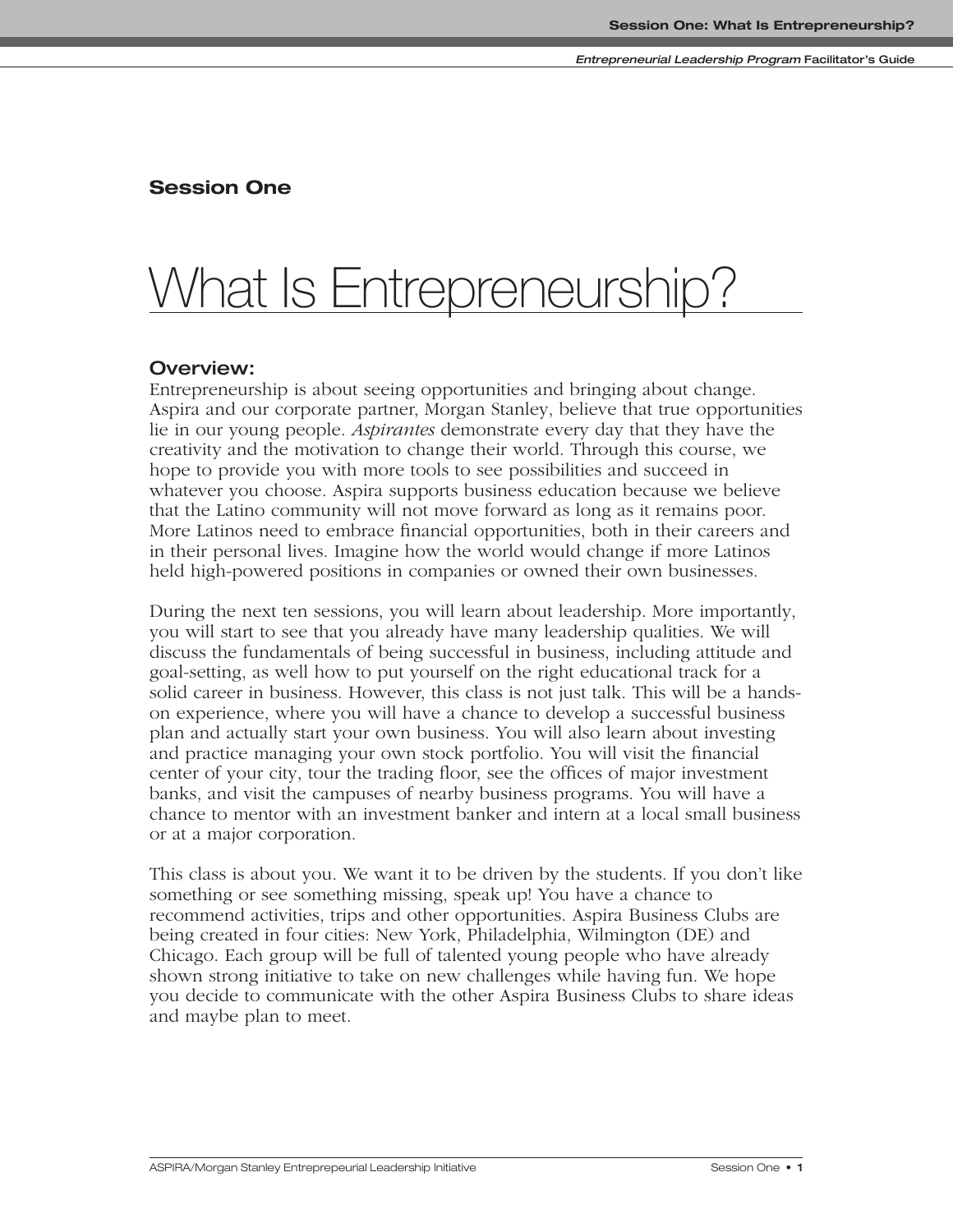Just like starting a business, being a part of this class involves commitment and hard work. Because there is a lot of information to cover, you will have to work outside of class to cover the background reading and research, as well as to develop plans for your own business. We want this experience to be rewarding for you, one that may change the course of your life. Are you ready?

# **Session Goals:**

The introductory session to the Entrepreneurial Leadership Course and the first meeting of the ASPIRA Business Club should serve to welcome the participants, break the ice, discuss the broad outline of the course and the schedule of activities, and get feedback from the participants in terms of what they want to get out of the course.

| <b>Suggested Activities</b> |                                                                                                       | <b>Time</b> | Objective                                                                                                                                                                                                 |  |
|-----------------------------|-------------------------------------------------------------------------------------------------------|-------------|-----------------------------------------------------------------------------------------------------------------------------------------------------------------------------------------------------------|--|
| presentation                | 1.1 Introduction<br>to the Course:<br>Objectives/<br><b>Format/Goals</b>                              | 15          | Present students with the class<br>format and schedule; discuss<br>what the course will cover;<br>(optional) explain planning<br>exercise.                                                                |  |
| presentation                | 1.2 What is<br>Entrepreneurship<br>and why should<br>we learn about it?                               | 20          | Give an overview of how<br>entrepreneurship is different from<br>other careers. Discuss the<br>reasons that entrepreneurship<br>education benefits young people<br>and the problems it can help<br>solve. |  |
| discussion                  | 1.3 Class Discussion:<br><b>Review preliminary</b><br>research, current<br>events and<br>case studies | 25          | Solicit input from students on<br>what they have observed about<br>entrepreneurship. Define case<br>studies and explain their use.<br>Detail how journals will be used<br>throughout course.              |  |
| book talk                   | 1.4 Discussion of<br>Background<br>Reading                                                            | 25          | Discuss this week's assigned text.<br>Review the major lessons and<br>answer any questions. Determine<br>how students can put the<br>information to use for their own<br>entrepreneurship plans.          |  |
| $\bullet$<br>preview        | 1.5 Session II<br>Preview and<br>Assignments                                                          | 10          | Provide overview of next session's<br>topic. Clarify time and meeting<br>place of next activity. Assign<br>background reading.                                                                            |  |

# **Section activities at a glance:**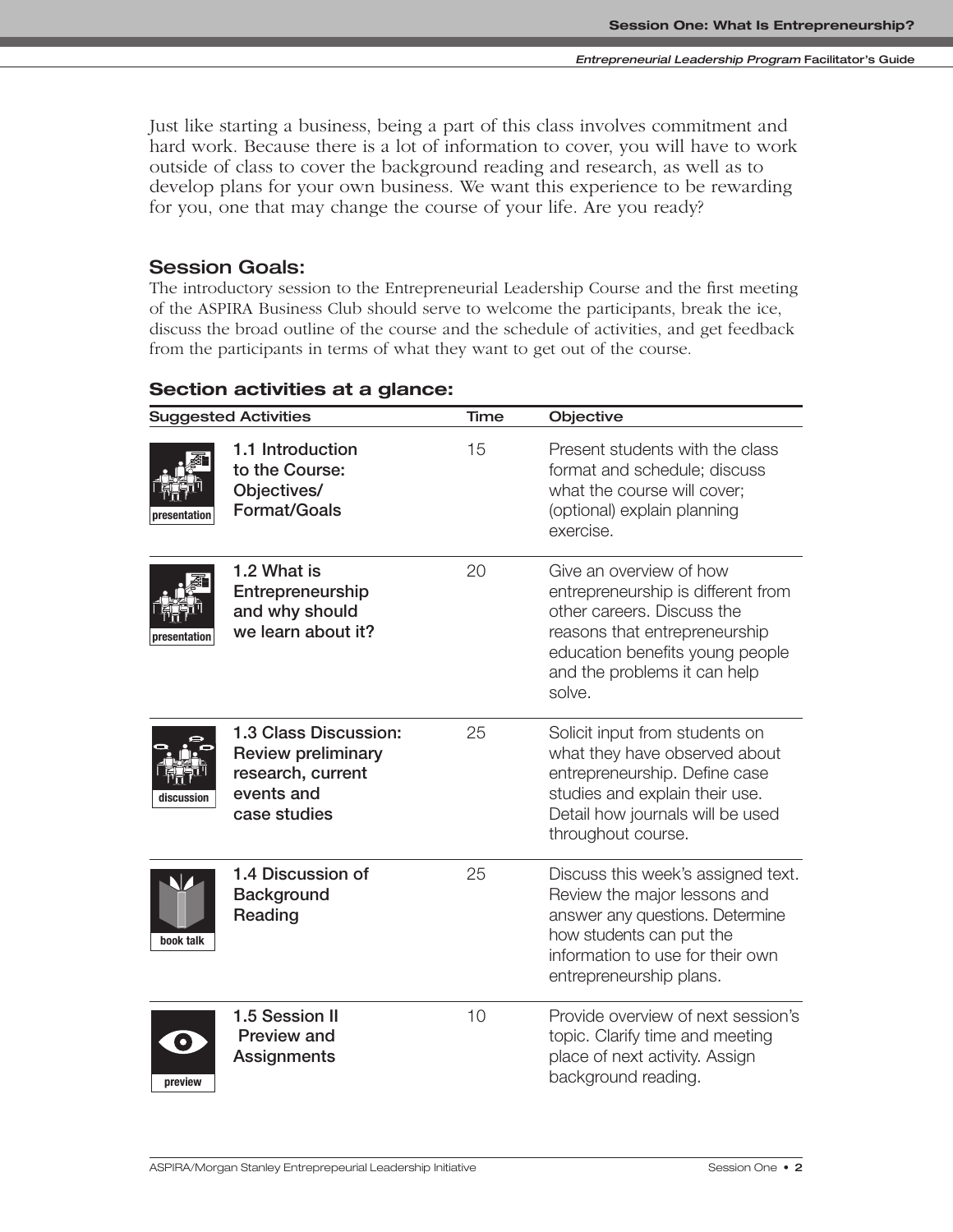**Entrepreneurial Leadership Program Facilitator's Guide**



**Activity 1.1: Course Overview**

**Time:** 15 minutes

**Purpose:** Present students with the class format and schedule; discuss what the course will cover; (optional) explain planning exercise.

**Materials Needed:** Chalkboard, overhead and transparencies, or flip chart. Copies of Session 1 Handouts for each student.

# **Steps to Cover:**

- **1) Welcome the students.** Explain your role as the Aspira Business Club (ABC) facilitator.
- **2) Explain the overall course format,** i.e. There will be a total of 10 classroom sessions. Indicate the regular meetings time/place and how students will be informed of any changes or additions to the meeting schedule. Discuss the teaching methods (detailed in the *Teaching Entrepreneurship Guide*):
	- 1) Facilitator presentation
	- 2) Student handouts
	- 3) Class discussion
	- 4) Outside reading
	- 5) Regular research
	- 6) Journal keeping
	- 7) *The Stock Market Game*
	- 8) Guest speakers
	- 9) Career Panel
	- 10) Mentors
	- 11) Developing a business plan (last 3 sessions)
	- 12) Activities and trips
	- 13) Internships

# **3) Explain Session I format**

- a) Facilitator Presentation
- b) Class discussion of entrepreneurship; preliminary business ideas
- c) Discuss 'case studies' from students' observations
- d) Discussion of pre-class reading: *Rules for Revolutionaries*
- e) Assignments; Preview of Session 2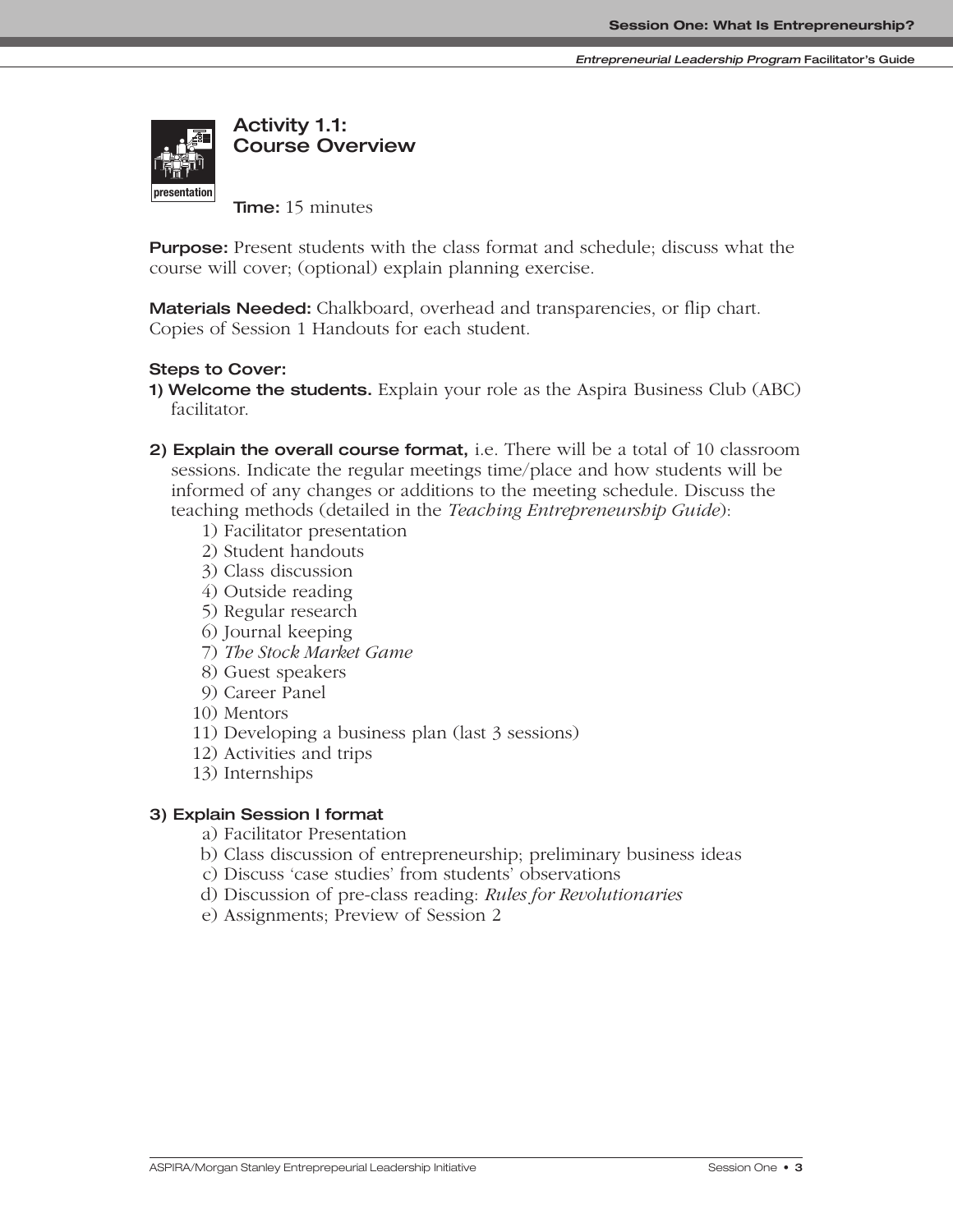

# **Activity 1.2: Presentation Topic — What is entrepreneurship and why should we learn about it?**

**Time:** 20 minutes

**Purpose:** Give an overview of how entrepreneurship is different from other careers. Discuss the reasons that entrepreneurship education benefits young people and the problems it can help solve.

**Materials Needed:** Chalkboard, overhead and transparencies, or flip chart.

| <b>Facilitator Presentation - Discussion Notes:</b>                                                                                                                                                                                                                                                                          |
|------------------------------------------------------------------------------------------------------------------------------------------------------------------------------------------------------------------------------------------------------------------------------------------------------------------------------|
| What is an Entrepreneur?<br><b>Entrepreneur</b> is actually a French word that means "undertake".<br>The English understanding of this term is someone who wants to start<br>a business or enterprise.                                                                                                                       |
| <b>Entrepreneurs</b> are sometimes seen as people of very high aptitude<br>who pioneer change. However, a basic definition is that anyone<br>wanting to work for him or herself is an entrepreneur.                                                                                                                          |
| Webster's defines <b>Entrepreneur</b> as "One who organizes, operates and<br>assumes the risk in a business venture in expectation of gaining the<br>profit."                                                                                                                                                                |
| It is common to differentiate between an entrepreneur and a small<br>business owner. Entrepreneurs usually use innovation to generate<br>higher profits during a shorter period of time by assuming more risk.<br>Small business owners may found businesses or organizations that<br>grow more slowly but more stable rate. |
| Entrepreneurship can be described as the search for new products,<br>new production methods, new markets and new forms of an<br>organization. <sup>1</sup> It is based on innovation and the desire for change.<br>Entrepreneurship is looking at the world that way you want it to be,<br>rather than the way it is.        |
| Entrepreneurs may be responsible for founding many different types of<br>organizations:                                                                                                                                                                                                                                      |

<sup>1</sup> Austrian economist Joseph Schumpteter's definition, according to *Quick MBA*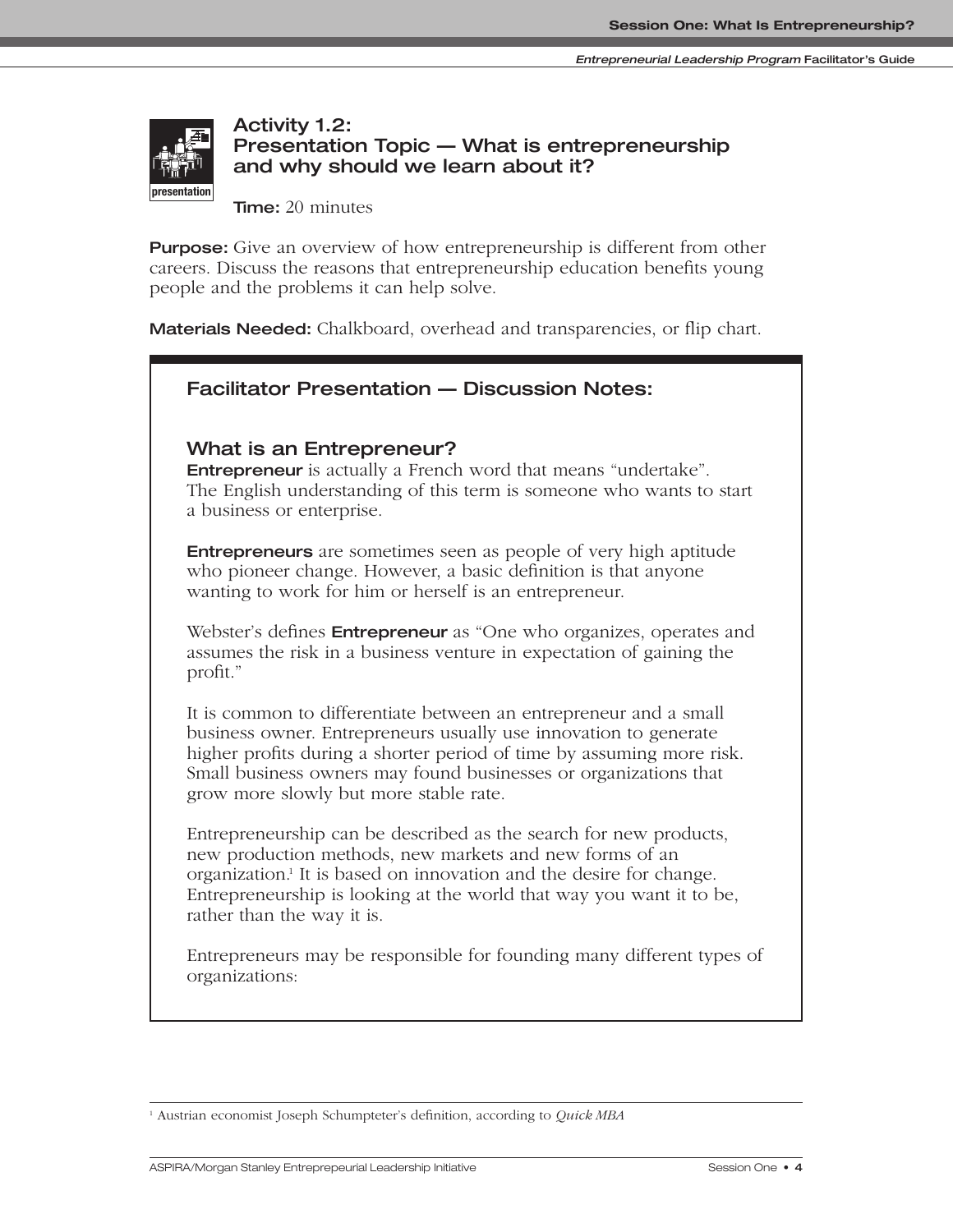- **For-profit:** A "for-profit" or "commercial" venture is created and remains viable due to the desire to sell something for a profit. This product may be a good or a service, described below.
- **Non-profit:** A non-profit venture is created and remains viable as a result of a desire to improve the quality of life for a group. A person founding a non-profit may be considered a social entrepreneur, since he or she is motivated by the desire to have an impact on society instead of earning money. Non-profits often dedicate themselves to social issues such as environmental concerns, animal rights, unemployment, health care, and advocacy for "underserved" groups such as Latinos, senior citizens and women.
- **Large scale and small scale.** Entrepreneurial activity may take place within a large company or within the home, school, church or local community organization.
- **Service production and goods production.** Entrepreneurs can be at work providing a service such as delivering food, mowing lawns, developing a technology or they can be at work producing and selling a product such as hockey sticks, software, tires, or advertising brochures.
- **Local/national/international.** Activity can take place at home, in school, in the state, within the United States, or internationally. Students need to be aware of changes resulting from decisions of the North American Free Trade Agreement (NAFTA).

The most important quality of an entrepreneur or an entrepreneurial activity is the ability to see an **opportunity**.

What is an opportunity? It's a desired future that is different from the present. It is a belief that achieving this is possible. Opportunity depends on the person, the environment, access to resources and timing.

| Entrepreneurship = $1)$ Identifying an opportunity         |
|------------------------------------------------------------|
| 2) Pursuing that opportunity beyond your current resources |
| 3) Believing that the <b>opportunity</b> can be achieved.  |

Entrepreneurship is about **creativity**. Entrepreneurs use innovation and hard work to overcome obstacles to their success.

Entrepreneurship is about fun. Nothing feels better than focused effort and accomplishment.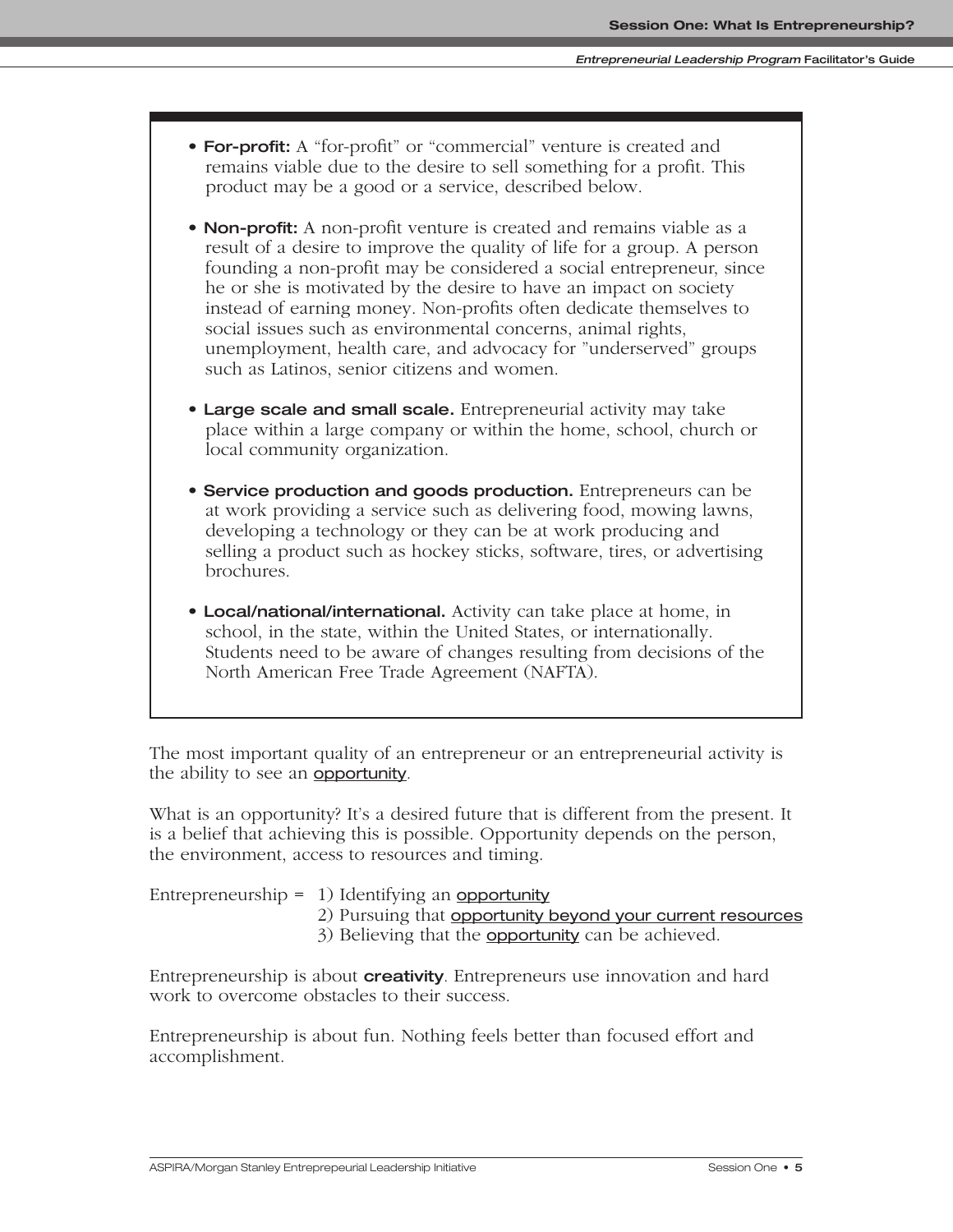Entrepreneurship is about freedom. Few things in life are as empowering as being able to determine what work you will do, when, where and with whom you will do it.

Entrepreneurship is about responsibility. We may not report directly to bosses, but we **do** have lenders, investors, family and the ever-present laws of profitability. Most of all, we answer to ourselves.

Entrepreneurship is about hard work and dedication.

Entrepreneurship is about being **true to our visions and our passions**. As entrepreneurs we design the business we love and work hard to provide our customers, employees and community with the best we have to offer.

Entrepreneurship is about **diversity**. Anyone can become an entrepreneur if they have a keen curiosity to learn and a desire to overcome the challenges inherent in learning new and exciting things.

# **Why Should We Learn About Entrepreneurship?**

The goal of entrepreneurial education is to teach young people to see opportunities and act on them. Many people choose to leave problem solving and innovation to others. Entrepreneurs do not. There is more than money involved in entrepreneurship — there are new ideas, approaches, methods and styles that can be tested. Students should understand that entrepreneurial education and spirit applies to everyone regardless of what position, occupation or profession an individual selects.

Reasons for entrepreneurship education may be:

- To find solutions to problems or needs;
- to accept and respond to change;
- to adjust to an increasingly global, competitive economy (aspects of tradition and the past may be left behind);
- to find new ways to solve social problems;
- to improve performance;
- to stimulate new business and the economy (new jobs and employment opportunities);
- to inspire and enhance opportunities for women, youth, elderly, minority groups;
- to move to an information society where the strategic resources are information, knowledge, and creativity;
- to help workers shift to a "service industry base" from a manufacturing/industrial base;
- to help reduce the number of failed business ventures.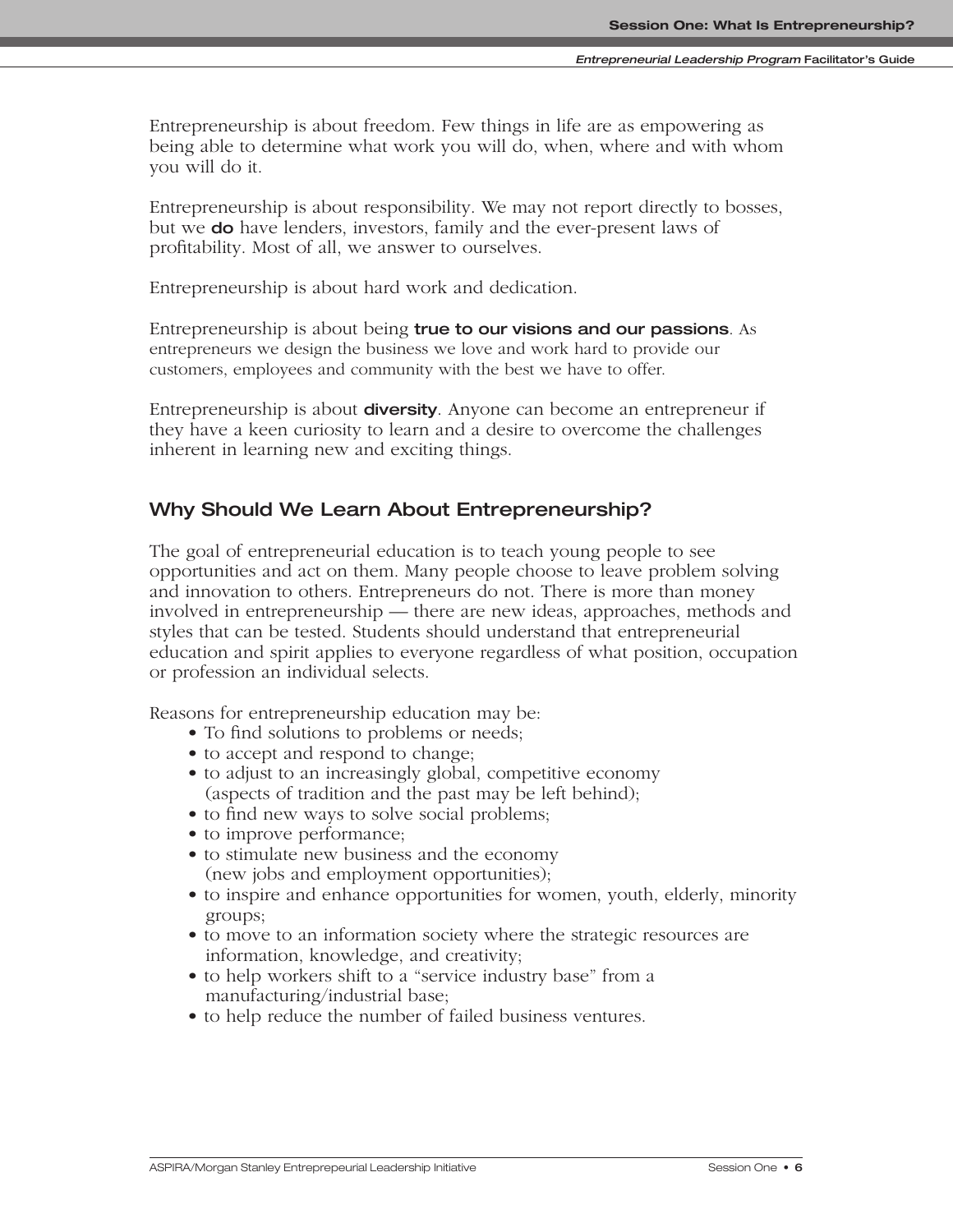

# **Activity 1.3: Class Discussion — Preliminary research, current events and case studies**

**Time:** 25 minutes

**Purpose:** Solicit input from students on what they have observed about entrepreneurship and what they hope to get out of the course. Define case studies and explain their use. Detail how journals will be used throughout course.

**Materials Needed:** Chalkboard, overhead and transparencies, or flip chart; current events articles; journals

## **Ideas to Generate Class Discussion:**

### I.) Entrepreneurship

- a) What attracted students to this class?
- b) What are their ideas, inspirations?
- c) What is their past experience with entrepreneurship? What about family members and friends?
- d) If they had to brainstorm about opportunities (at school, in the neighborhood, with their peers, for investing, for fundraising), what would they name?
- e) What are the advantages of being an entrepreneur? Disadvantages?
- f) What are some barriers to entrepreneurship? Name some solutions. (e.g. problem = no money, soultion = save; borrow from family/friends; look for partners/investors; get a business loan from a bank; look for less expensive route to starting business.)
- g) What do the students most want to get out of this course? What activities are the most important and least important?

During the discussion, assess the students' current knowledge and opinions about entrepreneurship and business practices in general. Using the feedback, consider ways to tailor the course to students' interests.

#### II.) Current Events

- a) If you have asked students to bring in articles, ask each one to give a short summary of the article and why they felt it was important to the class;
- b) Distribute various business publications (*Wall Street Journal*, *Business Week, Financial Times, Money Magazine, Fortune Magazine, The Economist)* as well as a list of web sites for each publication. Students should determine if they would like to use any of the course budget to pay for subscriptions.
- c) Explain that savvy business people make a habit of scanning the headlines and reading in detail the articles that most interest them or affect their area of business.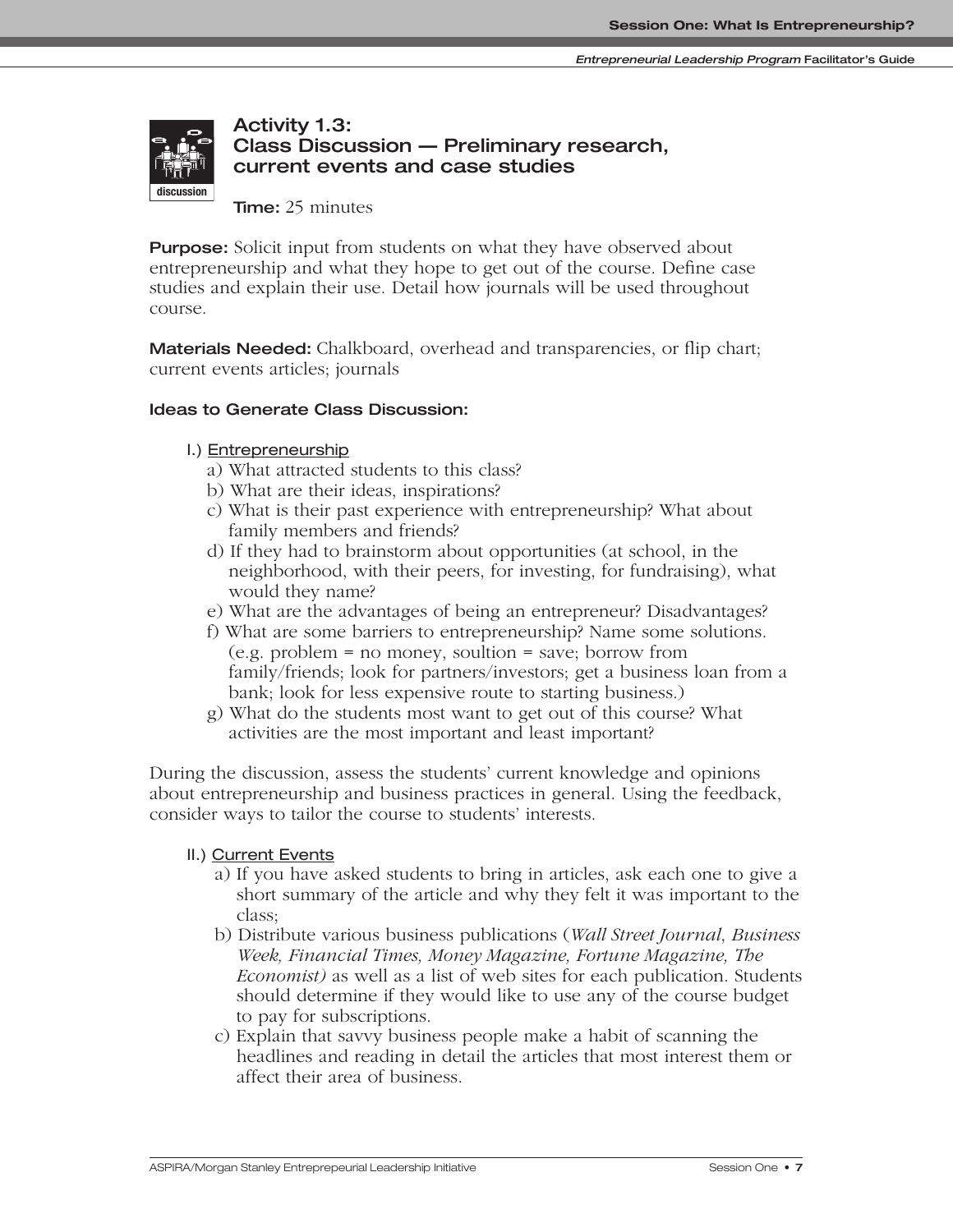d) Decide if students would like have a running assignment to find articles that relate to the next sessions' topic and bring them to that session, e.g. if the next session topic is ethics, students would look for newspaper, magazine and internet articles, or summarize a TV report related to ethics.

# III.) Using Case Studies

- a) A case study is a chance to look at a real life business example to find lessons that you can apply to your own business.
- b) If the students have read part of *Rules for Revolutionaries,* ask them to identify an example of the case study from the book. (Otherwise, you might select a brief article from a business publication.)
	- i.) Pause while students read or re-read a case study;
	- ii.) Ask them to name a few "lessons" from the case;
	- iii.) Ask for volunteers to discuss how these lessons might be applied in other businesses, or specifically to a business plan a student is considering;
	- iv.) Discuss whether the students would like to review a relevant case study for each topic covered during the course.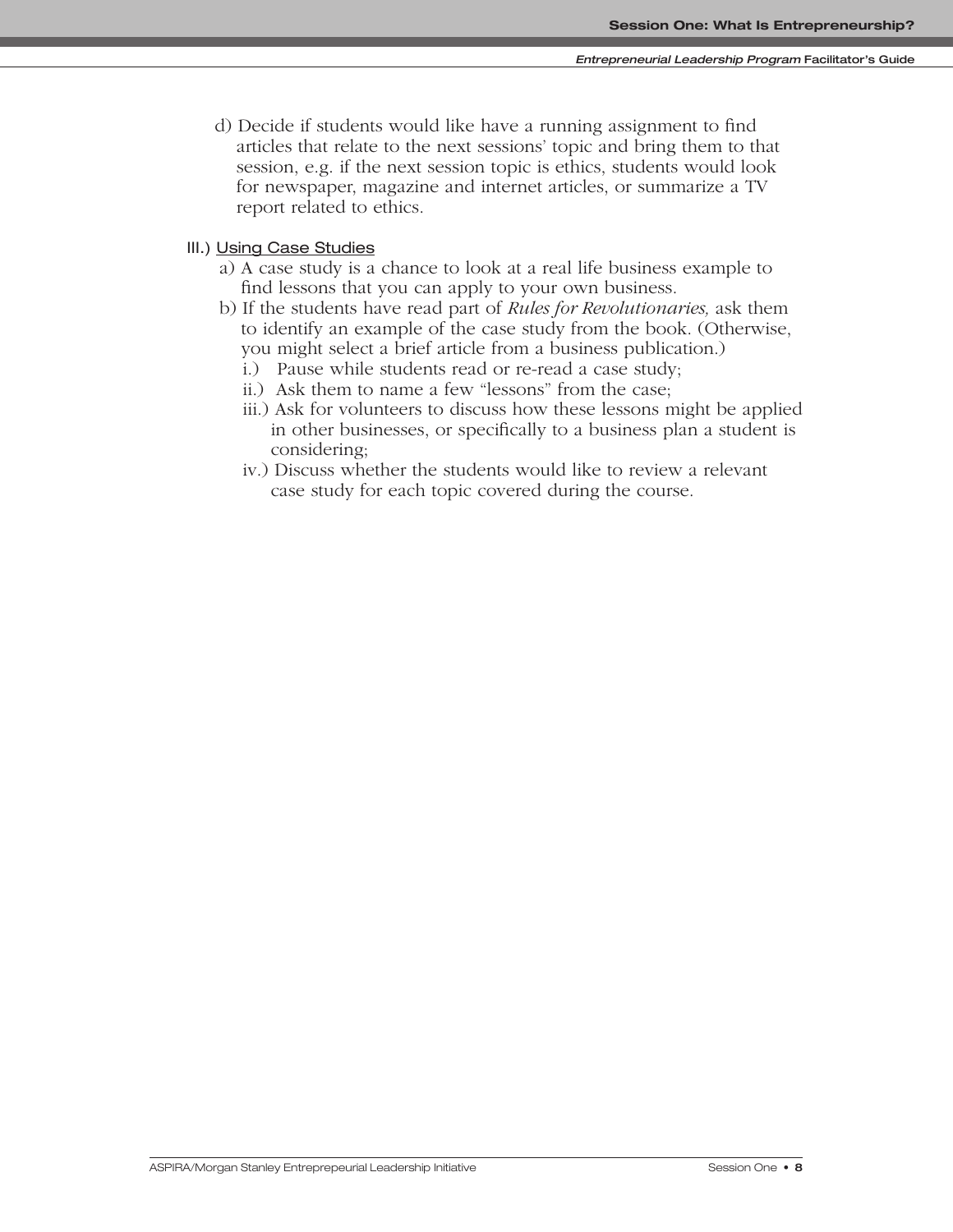

# **Activity 1.4: Discussion Of Background Reading**

**Time:** 25 minutes

**Purpose:** Discuss this week's assigned text. Review the major lessons and answer any questions. Determine how students can put the information to use for their own entrepreneurship plans.

**Materials Needed:** "Book Discussion Notes" found in the *Teaching Entrepreneurship* Guide for whatever text has been assigned as the pre-course reading. Copies of participant handouts.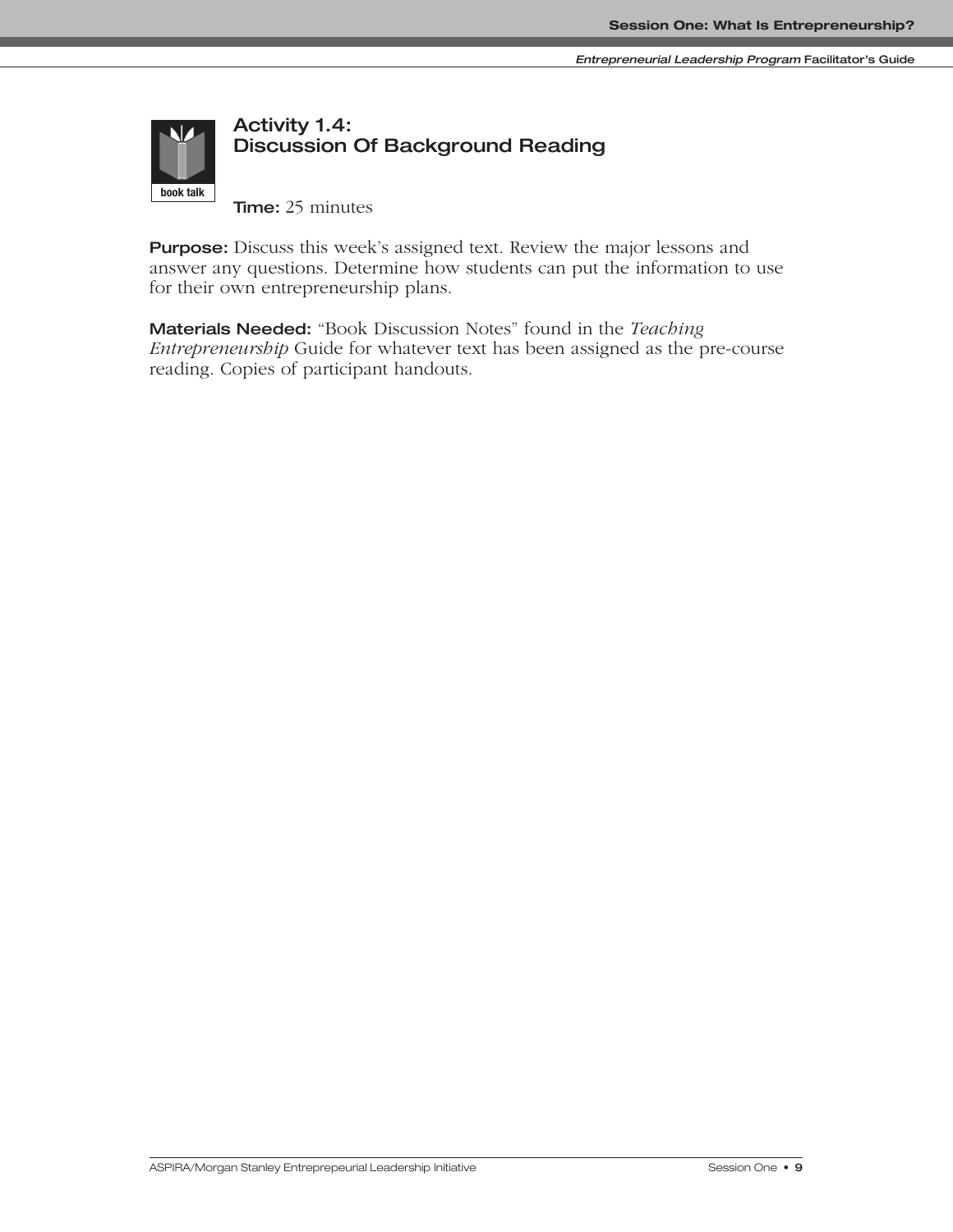

**Time:** 10 minutes

**Purpose:** Explain the planning activity, which will give the students an opportunity to learn hands-on how to manage the ABC budget. If you choose to do this, distribute Handout 1 and the list of potential activities, which should have been partially completed by the facilitator. Assign journal topic, background research and text for the next session.

**Materials Needed:** Copies of participant handouts. Blank journals.

# **Steps to Cover:**

- 1) Course Budgeting Activity
	- a) Distribute activity budget template and activity list.
	- b) Explain that the purpose of the budgeting activity is to give the students some control over how the course budget will be spent.
	- c) Explain that each student will be assigned a potential activity to research.
	- d) Using the blank budget, students should estimate the entire cost for each student and the instructor to do the activity.
	- e) Each student will be asked to report on his or her activity estimate at the next session.
	- f) Based on this research, all of the students will be able to vote on how to allocate the course funds.
- 2) Using the Objectives section of the Session 2 Facilitator's Guide, preview the topics that will be discussed during the next session.
- 3) Describe the journal entry process you will be using for this course (see options in Teaching Entrepreneurship Guide). Assign students a topic for next week's journal entry, or you may base this on the next session's topic, e.g. Ethics.
- 4) Assign the pages or chapters for the next session's book discussion.
- 5) If you are comfortable holding "office hours" or giving students your email and telephone number, provide them with information on how and when you can be contacted.
- 6) Thank the students for contributing to a successful meeting of the Aspira Business Club. Remind them that the process should be participatory and you look forward to their comments and suggestions for the next session.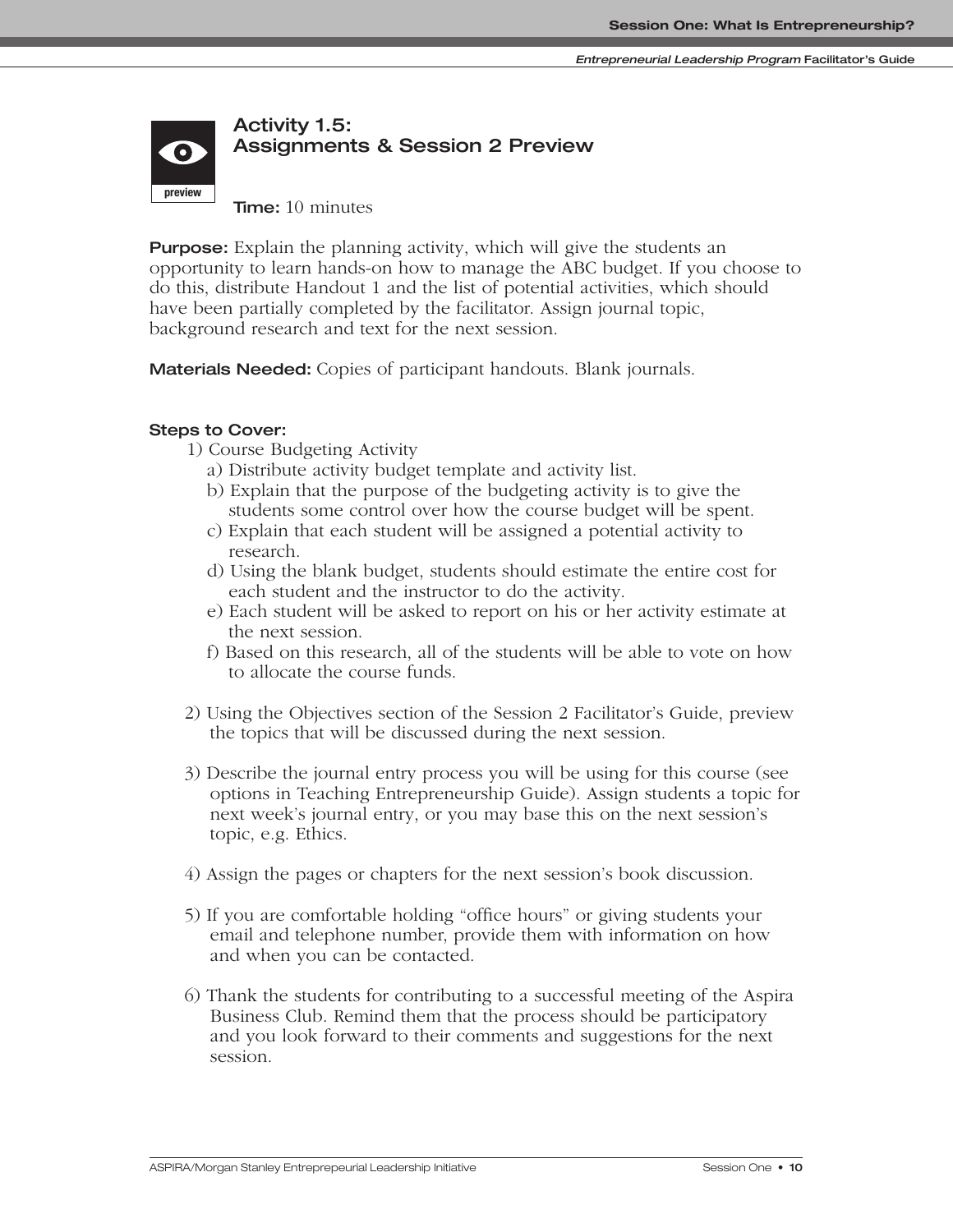# **Handout 1: Activity Budget**

# **Activity Budget — Name Of Activity:**

| <b>Trip Breakdown</b>                   | <b>Unit Cost</b>               | No. Students | <b>Total Cost</b> |
|-----------------------------------------|--------------------------------|--------------|-------------------|
| 1. Travel                               |                                |              |                   |
| A. Van rental                           |                                |              |                   |
| i. Rental Charge                        |                                |              |                   |
| ii. Insurance                           |                                |              |                   |
| iii. Gas                                |                                |              |                   |
| iv. Driver fee                          |                                |              |                   |
| v. Parking                              |                                |              |                   |
| B. ** or Roundtrip Fare per student     |                                |              |                   |
| C. Lodging per student                  |                                |              |                   |
| 2. Cost of admission (if any)           |                                |              |                   |
| 3. Meal stipend per student             |                                |              |                   |
| 4. Supplies (guidebook, notepads, pens, |                                |              |                   |
| camera, film, etc.)                     |                                |              |                   |
| 5. Miscellaneous                        |                                |              |                   |
|                                         | <b>Total Cost for Activity</b> |              |                   |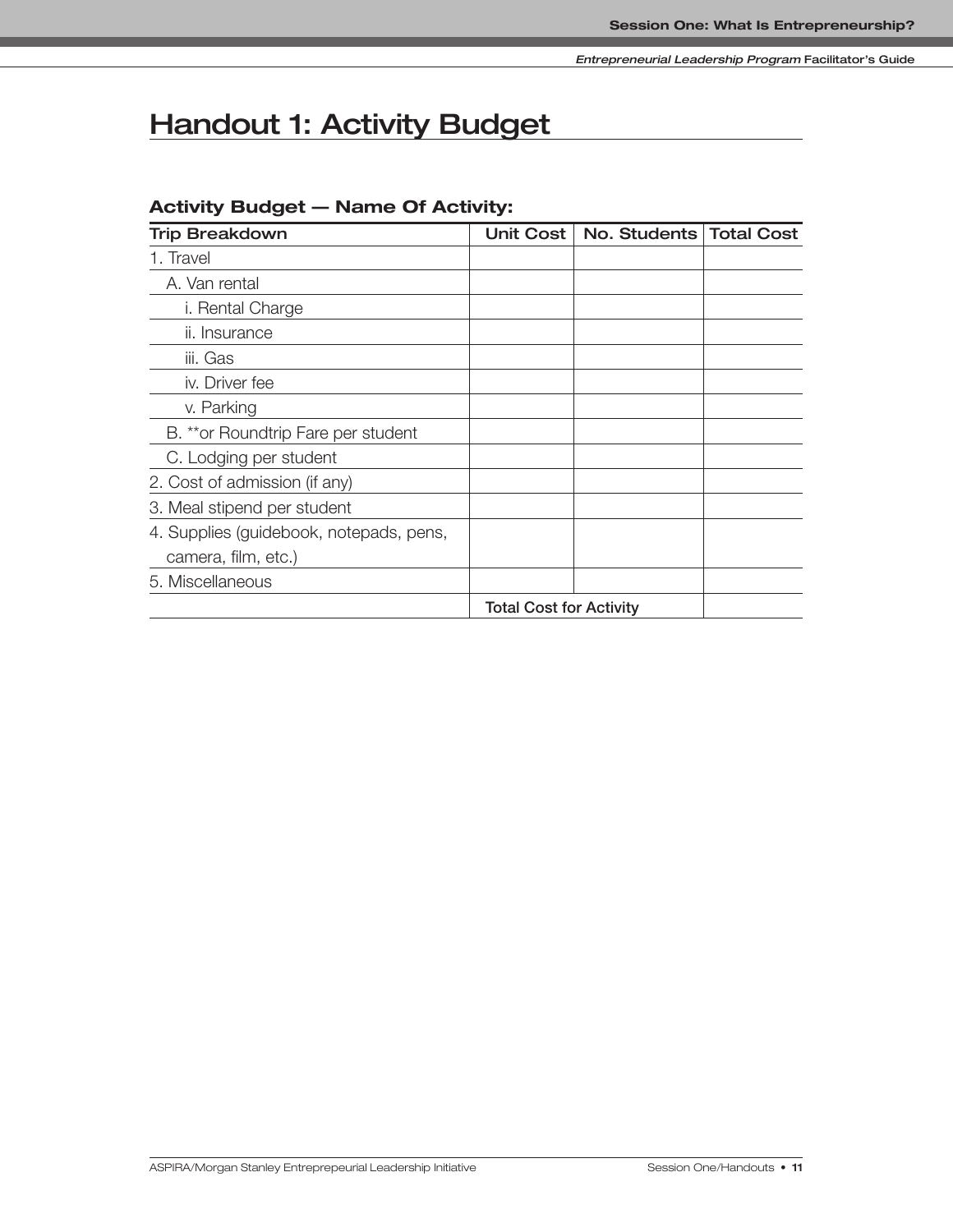# **Handout 2: Lessons from Hispanic Entrepreneurs**

By combining a willingness to take risks and a willingness to sacrifice and work hard in pursuit of a better life, Latinos, in the space of only a decade, have become the nation's fastest-growing pool of business owners, according to the Heritage Foundation. As Editor Tyce Palmaffy, of the Heritage Foundation's magazine, states, "Latinos are moving into every field, from major telecommunications firms to candle manufacturers. The most successful ones acquire skills and business acumen working for larger firms, build their savings, and, often with the help of family and friends, finally go into business for themselves."

The result of this growth was portrayed in statistics released by the Census Bureau. Between 1987 and 1992, the last year for which these statistics are available, the number of US businesses owned by Hispanics rose 76 percent, from 490,000 to 836,000. The soaring growth of the Hispanic business community is not only lifting Hispanic incomes, it is also revitalizing neglected areas of cities where Hispanics have established a strong presence.

There are many organizations today that specifically support Hispanic Entrepreneurial ventures or provide additional resources to more information on starting your own business:

# **Websites-**

#### **www.DiversityInc.com www.latinolink.com**

National Hispanic Business Group — **www.infolatino.com/NHGB** National Puerto Rican Business Council — **www.infolatino.com/NPRBC** League of United Latin American Citizens (LULAC) — **www.lulac.com** *See also: list of entrepreneurial websites* in appendix C

# **Example:**

**Business:** LULAC believes Latino Entrepreneurship should be greatly encouraged. Incentives for small business owners and investment in Latinoowned businesses should be a priority. Affirmative action policies in hiring should be retained and widely used to ensure diversity in all workplaces. LULAC strongly supports the continuation of Section 8a programs that has done so much to help Hispanic small businesses.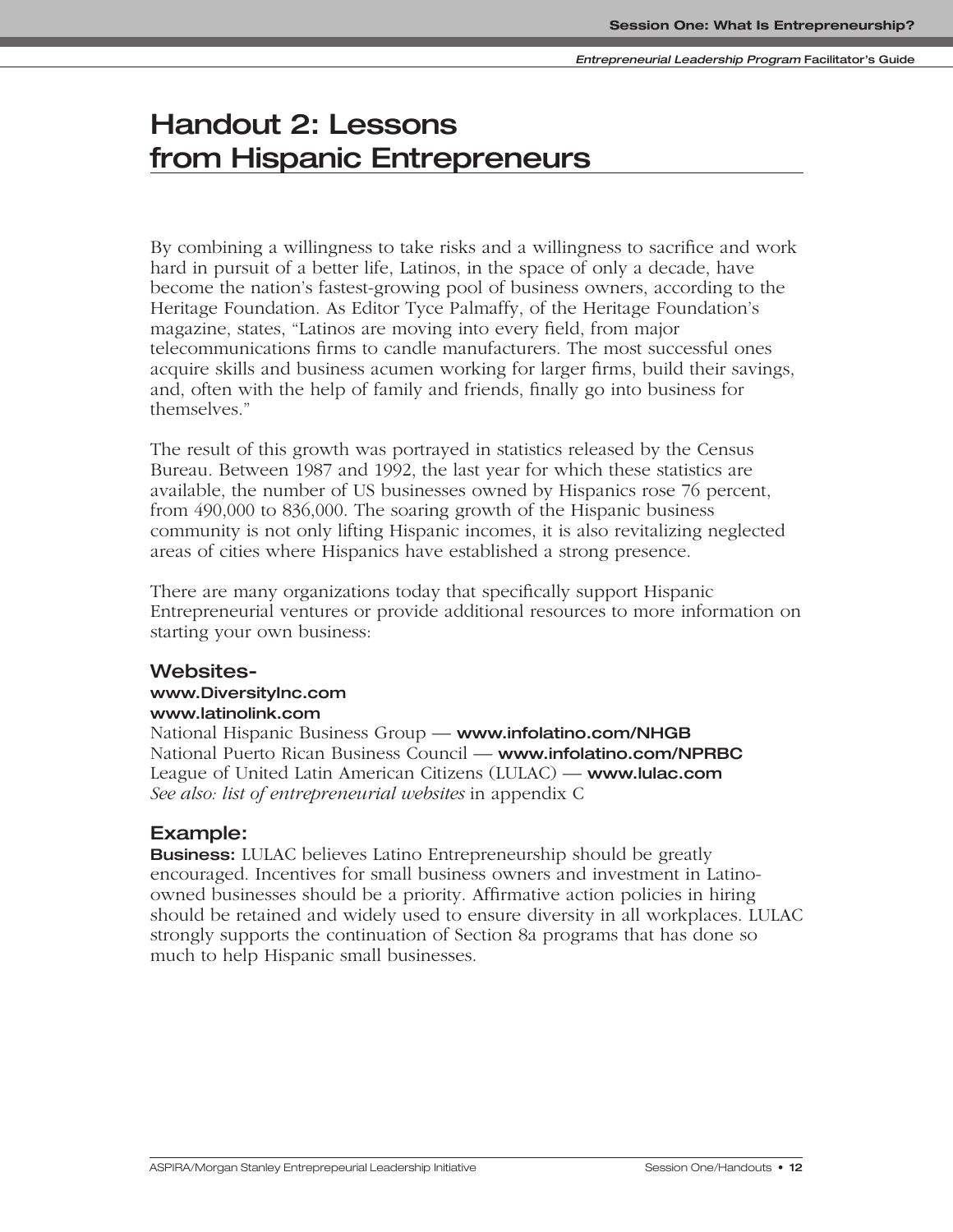# **Handout 3: Case Studies**

**The following is a list of successful entrepreneurial ventures. Keep this list in mind when you are required to choose one. You can use the Internet to research a background profile on the organization and see how it got started.**

Activision Avis Rent-a-car Bose Corporation Brinker International Bloomeberg Business News Burger King Burt's Bees Campbell's Soup Charles Schultz Coffee Rich Cisco Systems Dabney/Resnick Dell Computers Delta Airlines Domino's Pizza Eckerd Drugs Estee Lauder Federal Express Gateway 2000 Computers George Lucas Hallmark Home Depot Intel John Grisham, author Kinko's L.L.Bean Lay's Potato Chips Life Magazine Microsoft Nestle Foods Nintendo Netscape Nike Shoes

1-800-Flowers Perdue Chicken Polaroid Powerbar snack food Post-It Notes (3M) Ralph Lauren/Polo Styrofoam Successories Sharper Image Snapple Tower Records TV Guide Wal-Mart Wendy's Yellow Pages

#### **Hispanic Entrepreneurs:**

CSP Communications Delta Engineering & Manufacturing Latina Magazine LUNA Entertainment Marivi Prado and Associates Quality Management Resources, Inc. Rick Montoya Services, Inc.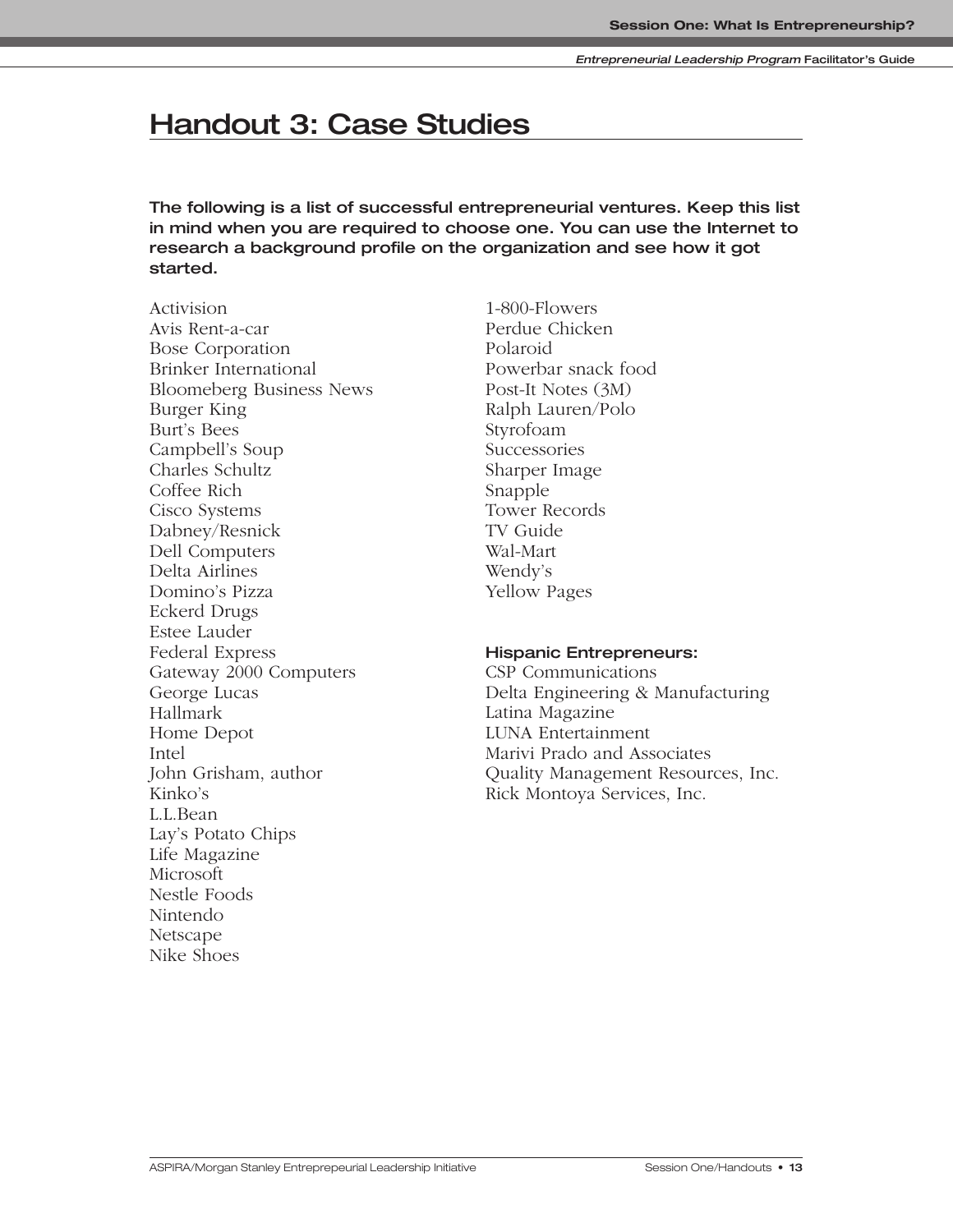# **Handout 4: Profiles of Successful Hispanic Entrepreneurial Leaders**

# **The following is a selection of successful entrepreneurs, ranging from CEO's of major corporations to managers of small businesses:**

# **Roberto C. Goizueta** — *Former CEO of Coca-Cola*

Born into a Cuban family, Goizueta began his career in 1954 as a chemist in the Coca-Cola Company in Havana. After fleeing Castro, Goizueta relocated to Florida and progressed through the ranks of the company. By 1974, as head of Coke's labs, he was one of only two top chemists allowed to memorize the soda's secret formula. In 1981, Goizueta was tapped to run the Atlanta- based company. At the time, Coke was an omnipresent but floundering symbol of American business and culture. Subsequently, Goizueta became one of the most highly regarded of all CEOs, having turned one of the world's most nonessential consumer products into a money maker with annual sales of \$18.5 billion. His strategy: if a business doesn't add value, say goodbye. His desire to increase shareholder value became the dominant management theme of the 1990s. According to Berkshire Hathaway CEO Warren Buffet, a Coke board member, "He was a great leader and a great gentleman."

## **Solomon Trujillo** — *CEO of US West Telecommunications*

Trujillo, a native of Cheyenne, WY, joined US West in 1974 and held a number of assignments in marketing, sales, public policy, and operations. In 1983, he was named vice president for the company's operations in New Mexico. In 1987, he created a new division of US West to serve small business customers. Trujillo became president and CEO of US West marketing resources, the company's telephone directory of business, now known as US West Dex, in 1992. Since 1995, he has held the position of president and CEO of the "new" US West Communications. In this role, Trujillo has led a team producing 140 percent growth in total shareowner return and has been recently heralded as coming up with the most aggressive high-speed data employment of any local exchange carrier in the United States. Trujillo has been called the most important Hispanic in corporate America today. He has been named one of the country's 100 most influential Hispanics and has received numerous awards for his business achievements and community service.

# **Carlos Saladrigas** — *Chairman and CEO of The Vincam Group, Inc.*

The Vincam group provides small and medium-sized businesses with staffingrelated services. Under the guidance of Saladrigas, the company has established a co-employer relationship with almost 2,000 clients by providing human resource administration, regulatory compliance, worker's compensation coverage, health care, and other employee benefits.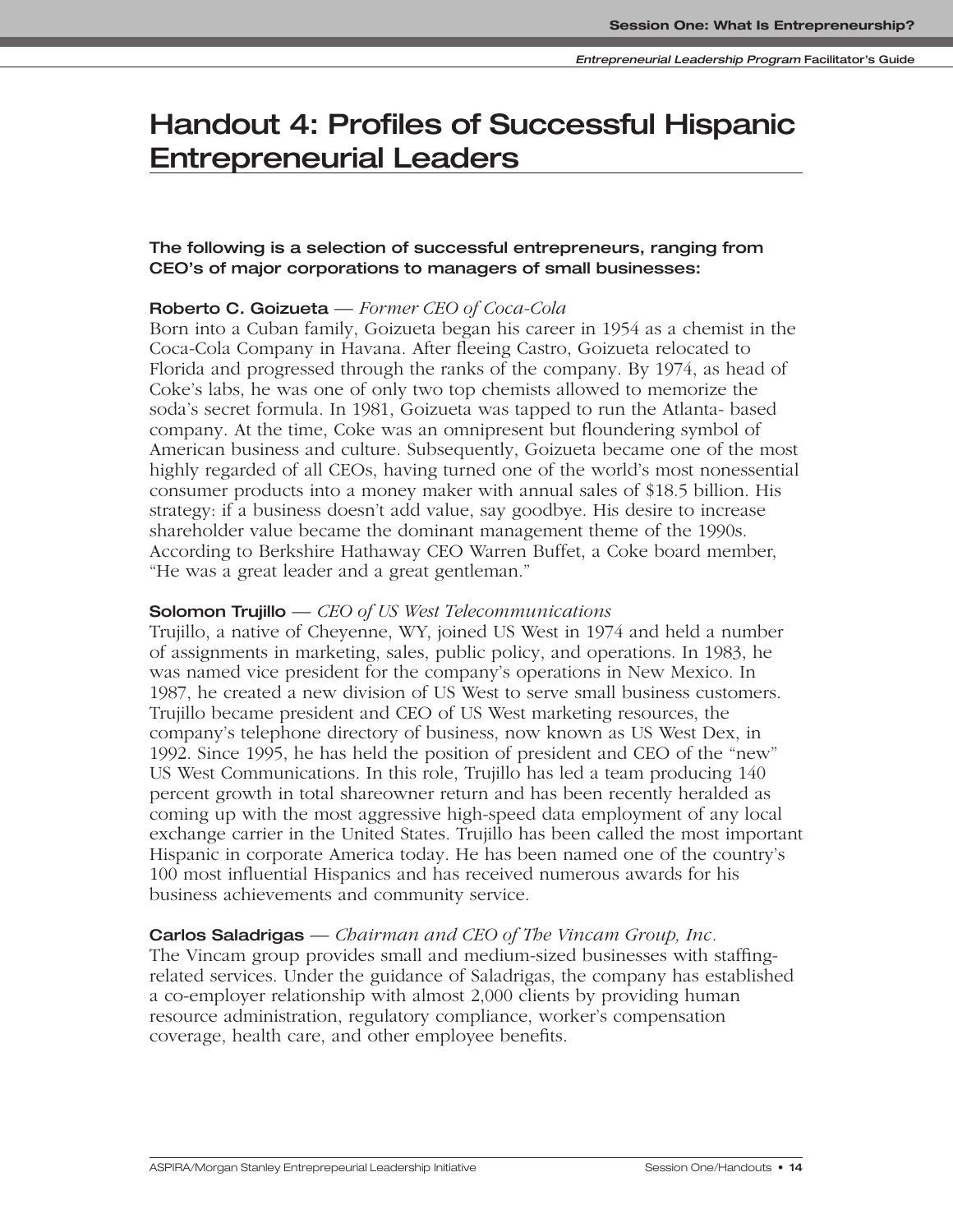**Christy Haubegger** — *Founder, President and Publisher of Latina Magazine* Haubegger was born to a Mexican-American mother, yet she was adopted to an Anglo family who chose to raise her with a strong knowledge of her ancestry. In 1996, she created Latina, the first national magazine for Hispanic women in the United States. The magazine is directed to Latinas of all ages, generally in the range of 18-49, and is centered in cities with large Hispanic populations, such as LA, NYC, and parts of Texas. According to Haubegger, "I wanted to change the way Latinas see themselves, as well as how others see them. I felt it was the one women's magazine that I'd want to read, and I kept thinking 'Somebody should do it.' And I finally realized that that somebody was going to have to be me."

*For more information, read attached interview.*

#### **Rafael Alvarado** — *President and CEO of Better Bags, Inc*.

Alvarado came to the US from Nicaragua in 1983. The idea for Better Bags, a company that manufactures high-quality produce bags for grocery stores, came from Alvarado's experience running a plastics factory back in Nicaragua. His produce bag is stronger and easier to use than the competition's; moreover, it allows for advertising on its surface. Alvarado knew that opening a new business would be a challenge, and in order to be successful, he would have to market his bag throughout the US. The strength and confidence to proceed came from being accepted in his local community in Houston. Within two years, Better Bags had \$3 million in gross sales. Currently, Alvarado has customers in 33 states and gross sales of \$12 million. Alvarado takes seriously his commitment to the company's employees and their families, as he provides health care and paid leave. This "empowerment" strategy has resulted in remarkably loyal staff, many of whom have been with the company for more than six years.

#### **Leonard Brennan Rodriguez** — *President of Tiempo Productions*

Rodriguez is a fifth generation Tejano who wanted to do something positive for the Hispanic Community. He created Tiempo Productions, whose motto is "You are bound only by your vision." His first major publication is "The 1999 Celebrating Oustanding Hispanics Calendar — 500 Years of Latino Pride", a dayto-day calendar profiling the accomplishments of more than 300 Latinos. Through this he hopes to increase the education of the Hispanic heritage and culture both within and outside of the Latino community. His advice for emerging Latino entrepreneurs is to, "Believe in yourself, listen to your heart and follow your dreams. I also found that the more I educated myself, the more confident I became. So my biggest piece of advice would be to educate yourself, work hard and when you do achieve success, and you will, do not forget to leave the door open behind you."

*For more information, read the attached interview.*